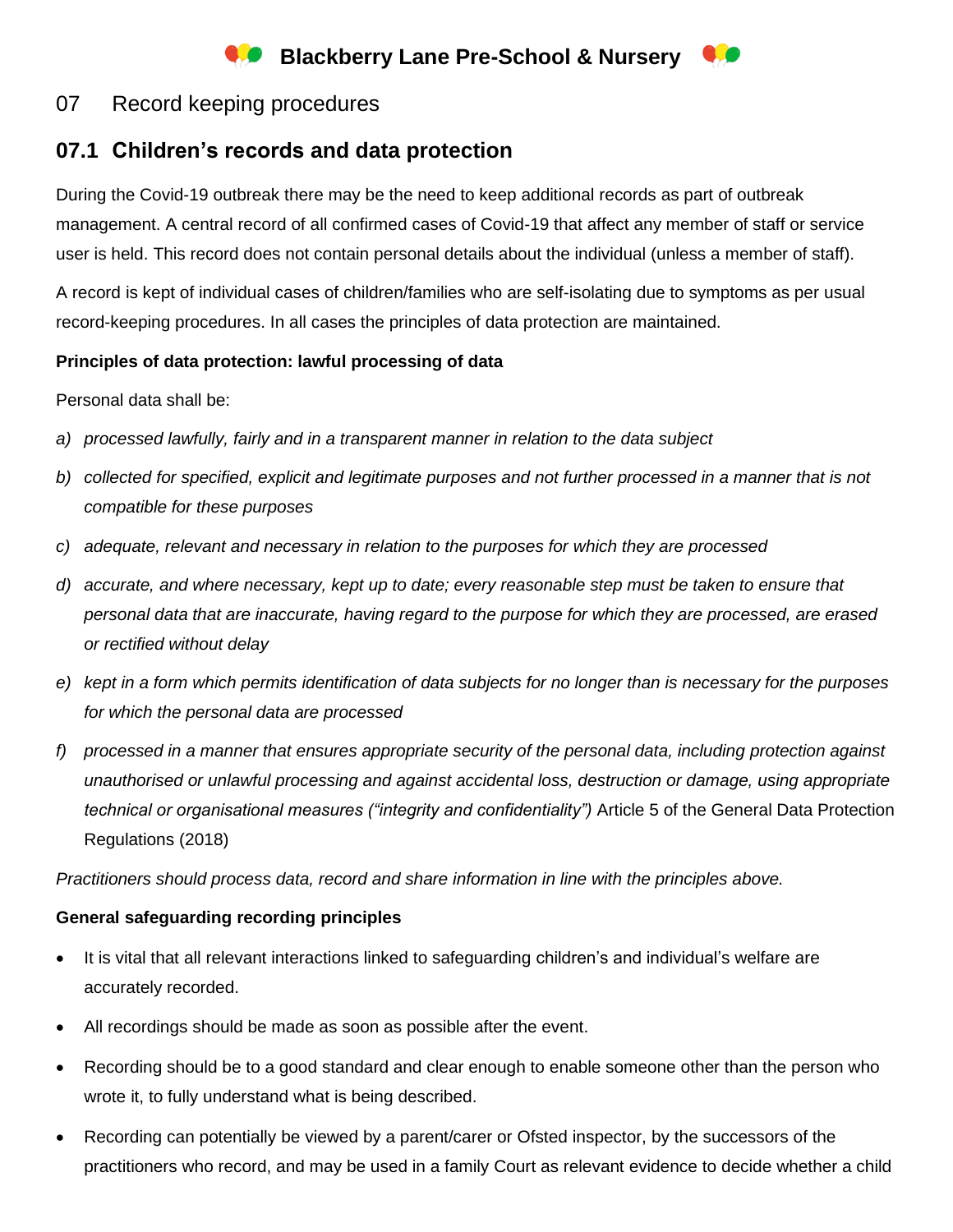should remain with their biological parents, or be removed to live somewhere else. Recording needs to be fair and accurate, non-judgemental in tone, descriptive, relevant, and should clearly show what action has been taken to safeguard a child, and reflect decision-making relating to safeguarding.

- Recording should be complete, it should show what the outcome has been, what happened to referrals, why decisions were made to share or not share information, and it should contain summaries and minutes of relevant multi-agency meetings and multi-agency communication.
- If injuries or other safeguarding concerns are being described the description must be clear and accurate and should give specific details of the injury observed and where it is located.

## **The principles of GDPR and effective safeguarding recording practice are upheld**

- Recording is factual and non-judgemental.
- The procedure for retaining and archiving personal data and the retention schedule and subsequent destruction of data is adhered to.
- Parents/carers and children where appropriate are made aware of what will be recorded and in what circumstances information is shared, prior to their child starting at the setting. Parents/carers are issued with 07.1a Privacy notice and should give signed, informed consent to recording and information sharing prior to their child attending the setting. If a parent/carer would not expect their information to be shared in any given situation, normally, they should be asked for consent prior to sharing.
- There are circumstances where information is shared without consent to safeguard children. These are detailed below, but in summary, information can be shared without consent if a practitioner is unable to gain consent, cannot reasonably be expected to gain consent, or gaining consent places a child at risk.
- Records can be accessed by and information may be shared with local authority professionals. If there are significant safeguarding or welfare concerns, information may also be shared with a family proceedings Court or the police. Practitioners are aware of information sharing processes and all families should give informed consent to the way the setting will use, store and share information.
- Recording should be completed as soon as possible and within 5 working days as a maximum for safeguarding recording timescales.
- If a child attends more than one setting, a two-way flow of information is established between the parents/carers, and other providers. Where appropriate, comments from others (as above) are incorporated into the child's records.

### **Children's personal files**

- Appropriate files must be used. These are made of robust card (not ring binders) and have plastic or metal binders to secure documents. File dividers must be inserted into each file.
- The sections contained are as follows: